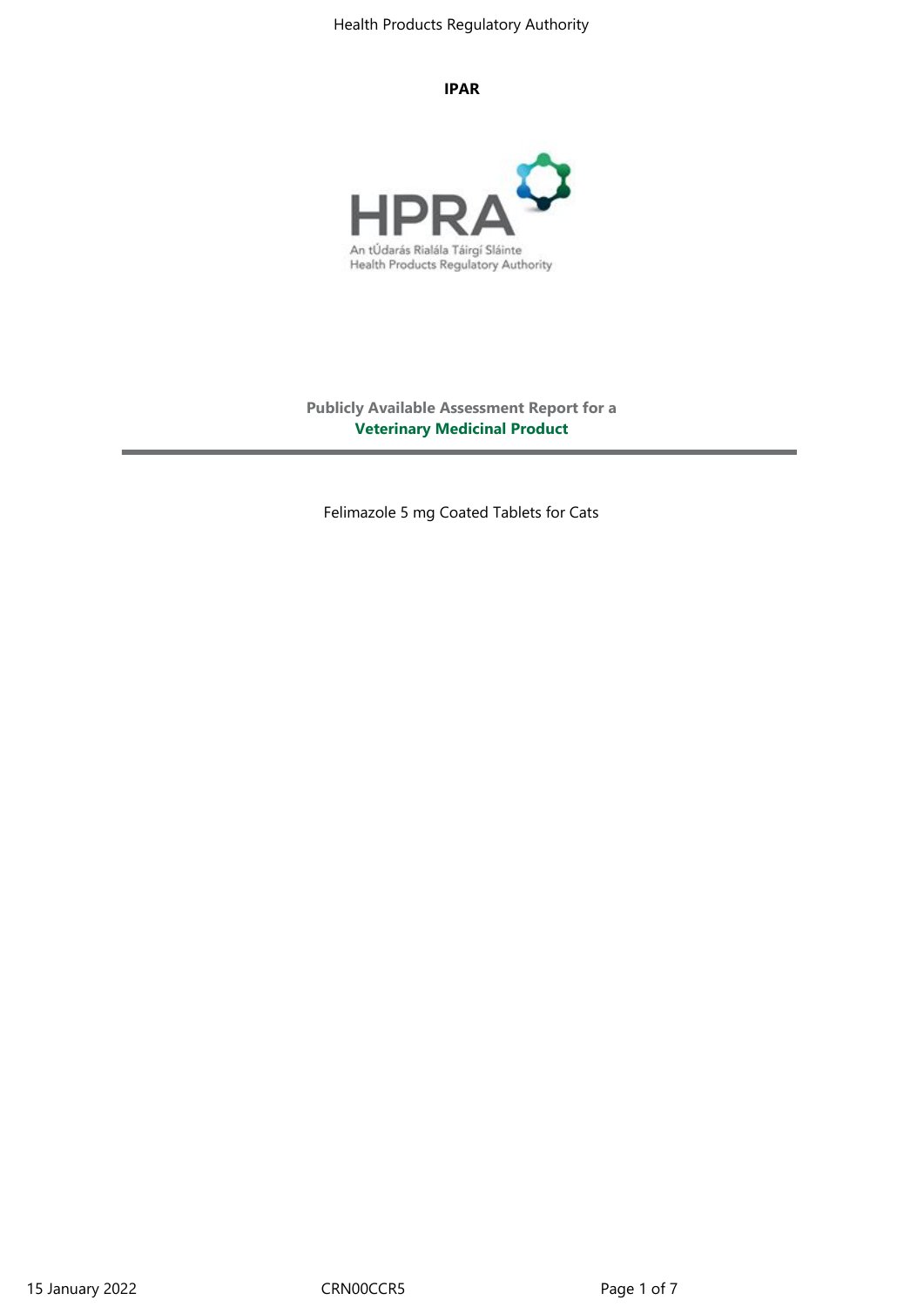#### **PRODUCT SUMMARY**

| <b>EU Procedure Number</b>                                                       | IE/V/0505/003 (formerly UK/V/0198/001)                                                                                                                                                                                                                                                                   |
|----------------------------------------------------------------------------------|----------------------------------------------------------------------------------------------------------------------------------------------------------------------------------------------------------------------------------------------------------------------------------------------------------|
| Name, Strength, Pharmaceutical<br>Form                                           | Felimazole 5 mg Coated Tablets for Cats                                                                                                                                                                                                                                                                  |
| <b>Active Substances(s)</b>                                                      | Thiamazole                                                                                                                                                                                                                                                                                               |
| <b>Applicant</b>                                                                 | Dechra Regulatory B.V.,<br>Handelsweg 25,<br>5531 AE Bladel,<br>Netherlands                                                                                                                                                                                                                              |
| <b>Legal Basis of Application</b>                                                | Full application (Article 12(3) of Directive No 2001/82/EC)                                                                                                                                                                                                                                              |
| <b>Target Species</b>                                                            | Cats                                                                                                                                                                                                                                                                                                     |
| <b>Indication For Use</b>                                                        | For the stabilisation of hyperthyroidism in cats prior to<br>surgical thyroidectomy.<br>For the long-term treatment of feline hyperthyroidism.                                                                                                                                                           |
| <b>ATC Code</b>                                                                  | QH03BB02                                                                                                                                                                                                                                                                                                 |
| Date of completion of the original<br>mutual recognition (MRP) procedure         | 19th July 2004<br>(Current procedure concluded 31st January 2018).                                                                                                                                                                                                                                       |
| Date product first authorised in the<br><b>Reference Member State (MRP only)</b> | 22 January 2002 (UK)<br>28 November 2008 (IE)                                                                                                                                                                                                                                                            |
| <b>Concerned Member States for</b><br>original procedure                         | <b>First Use</b><br>Austria, Belgium, Czech Republic, Denmark, Finland, France,<br>Germany, Greece, Hungary, Ireland (now RMS), Italy,<br>Luxembourg, Netherlands, Norway, Portugal, Slovakia, Spain,<br>Sweden<br>Repeat Use<br>Bulgaria, Croatia, Poland, Romania, Slovenia<br>UK added via RMS change |

#### **PUBLIC ASSESSMENT REPORT**

The public assessment report reflects the scientific conclusion reached by the HPRA at the end of the evaluation process and provides a summary of the grounds for approval of the marketing authorisation for the specific veterinary medicinal product. It is made available by the HPRA for information to the public, after the deletion of commercially confidential information. The legal basis for its creation and availability is contained in Article 25.4 of EC Directive 2001/82/EC as amended by Directive 2004/28/EC for veterinary medicinal products. It is a concise document which highlights the main parts of the documentation submitted by the applicant and the scientific evaluation carried out by the HPRA leading to the approval of the product for marketing in Ireland.

The Summary of Product Characteristics (SPC) for this product is available on the HPRA's website.

#### **I. SCIENTIFIC OVERVIEW**

The product is indicated for the stabilisation of hyperthyroidism in cats prior to surgical thyroidectomy and for the long-term treatment of feline hyperthyroidism. The recommended starting dose rate is 5 mg per day. The daily dose should preferably divided into two and administered morning and evening. Tablets should not be split. The dose should not exceed 20 mg daily. Refer to the Summary of Characteristics (SPC) for further detail.

Felimazole 2.5 mg mg Coated Tablets for Cats is produced and controlled using validated methods and tests which ensure the consistency of the product released on the market. It has been shown that the product can be safely used in the target species. The slight reactions observed are indicated in the SPC. The product is safe for the user and for the environment, when used as recommended. Suitable warnings and precautions are indicated in the SPC.

The overall risk/benefit analysis is in favour of granting a marketing authorisation.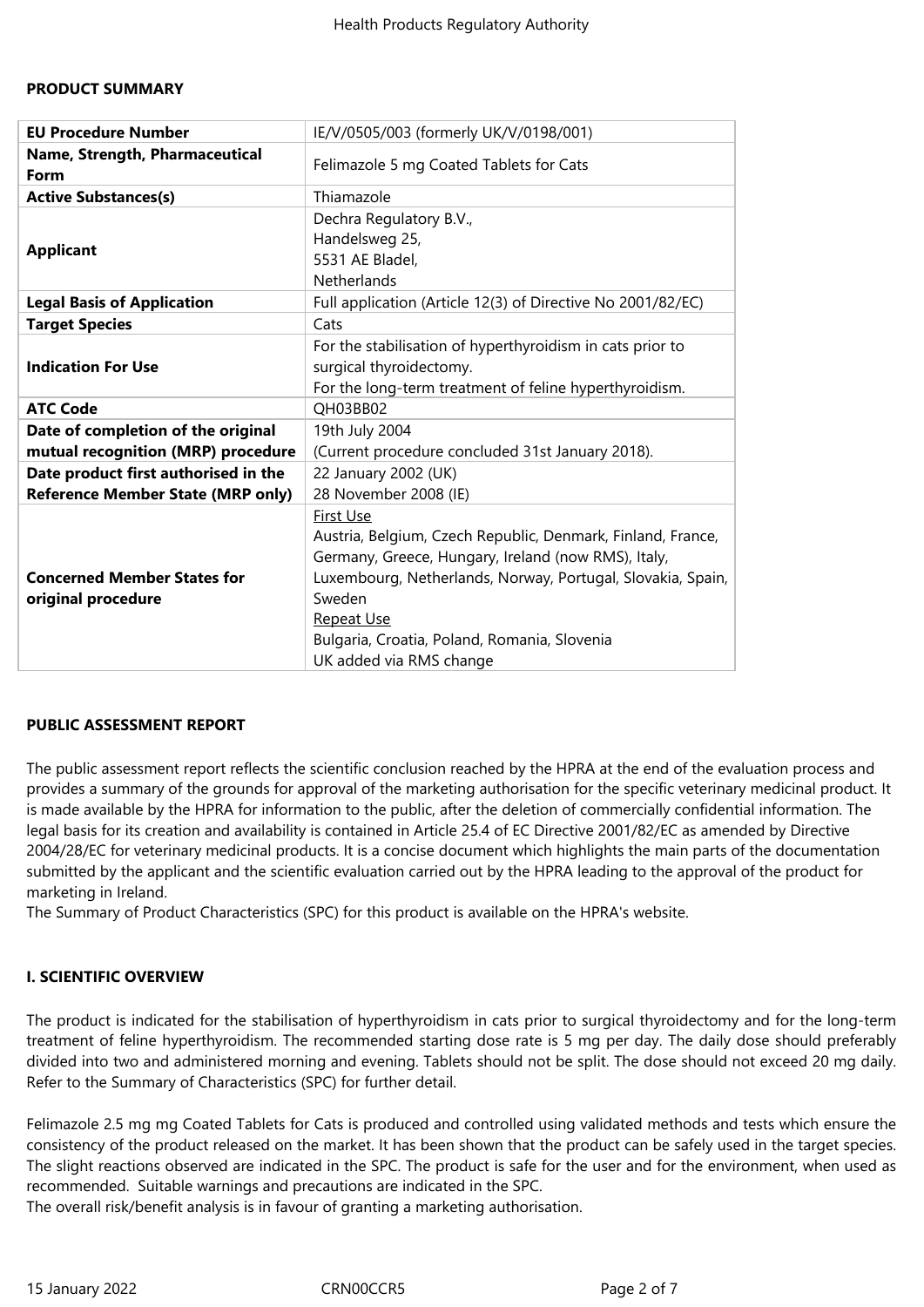Health Products Regulatory Authority

### **II. QUALITY ASPECTS**

#### *A. Composition*

The product contains the active substance thiamazole. The product also contains the following excipients:

Tablet core: lactose monohydrate, povidone, sodium starch glycolate, Magnesium stearate.

Coating: titanium dioxide (E171), beta Carotene (E160a), sodium methyl hydroxybenzoate (E219), sucrose, povidone, macrogol, purified talc, white beeswax, carnuba wax and shellac.

The container/closure system is a white polypropylene tub with white polyethylene tamper evident lid containing 100 tablets. The particulars of the containers and controls performed are provided and conform to the regulation.

The product is an established pharmaceutical form and its development is adequately described in accordance with the relevant European guidelines.

## *B. Method of Preparation of the Product*

The product is manufactured fully in accordance with the principles of good manufacturing practice from a licensed manufacturing site*.*

Process validation data on the product have been presented in accordance with the relevant European guidelines.

# *C. Control of Starting Materials*

The active substance thiamazole is an established substance described in the European Pharmacopoeia. The active substance specifications are considered adequate to control the quality of the materials. Batch analytical data demonstrating compliance with these specifications have been provided. The excipients are produced in line with specifications.

# *D. Specific Measures concerning the Prevention of the Transmission of Animal Spongiform Encephalopathies*

A Format 2 declaration concerning the TSE status of the product states that lactose monohydrate is the only ingredient manufactured using starting materials of bovine, ovine or caprine origin. The supplier has given an appropriate declaration of compliance.

### *E. Control on intermediate products*

Adequate controls are applied to tablet cores, which are monitored for appearance, diameter, mean weight, uniformity of mass, disintegration time and friability during the compression stage. The analytical methods employed are those of the finished product specification.

# *F. Control Tests on the Finished Product*

The finished product specification controls the relevant parameters for the pharmaceutical form. The tests in the specification, and their limits, have been justified and are considered appropriate to adequately control the quality of the product. Satisfactory validation data for the analytical methods have been provided. Batch analytical data from the proposed production site have been provided demonstrating compliance with the specification.

# *G. Stability*

Thiamazole is demonstrated to be a stable entity, vulnerable only to degradation under strongly acid and oxidising conditions. Stability data on the finished product have been provided in accordance with applicable European guidelines, demonstrating the stability of the product throughout its shelf life when stored under the approved conditions. A retest interval of 5 years for material stored in the specified containers is justified.

# *H. Genetically Modified Organisms*

Not applicable.

# *J. Other Information*

# **Special precautions for storage**

Do not store above 25ºC. Keep the container tightly closed in order to protect from moisture. Keep the container in the outer carton. Blister: Keep the blister strips in the carton.

#### **Shelf life**

Tub: Shelf life of the veterinary medicinal product as packaged for sale: 5 years. Blister: Shelf life of the veterinary medicinal product as packaged for sale: 3 years.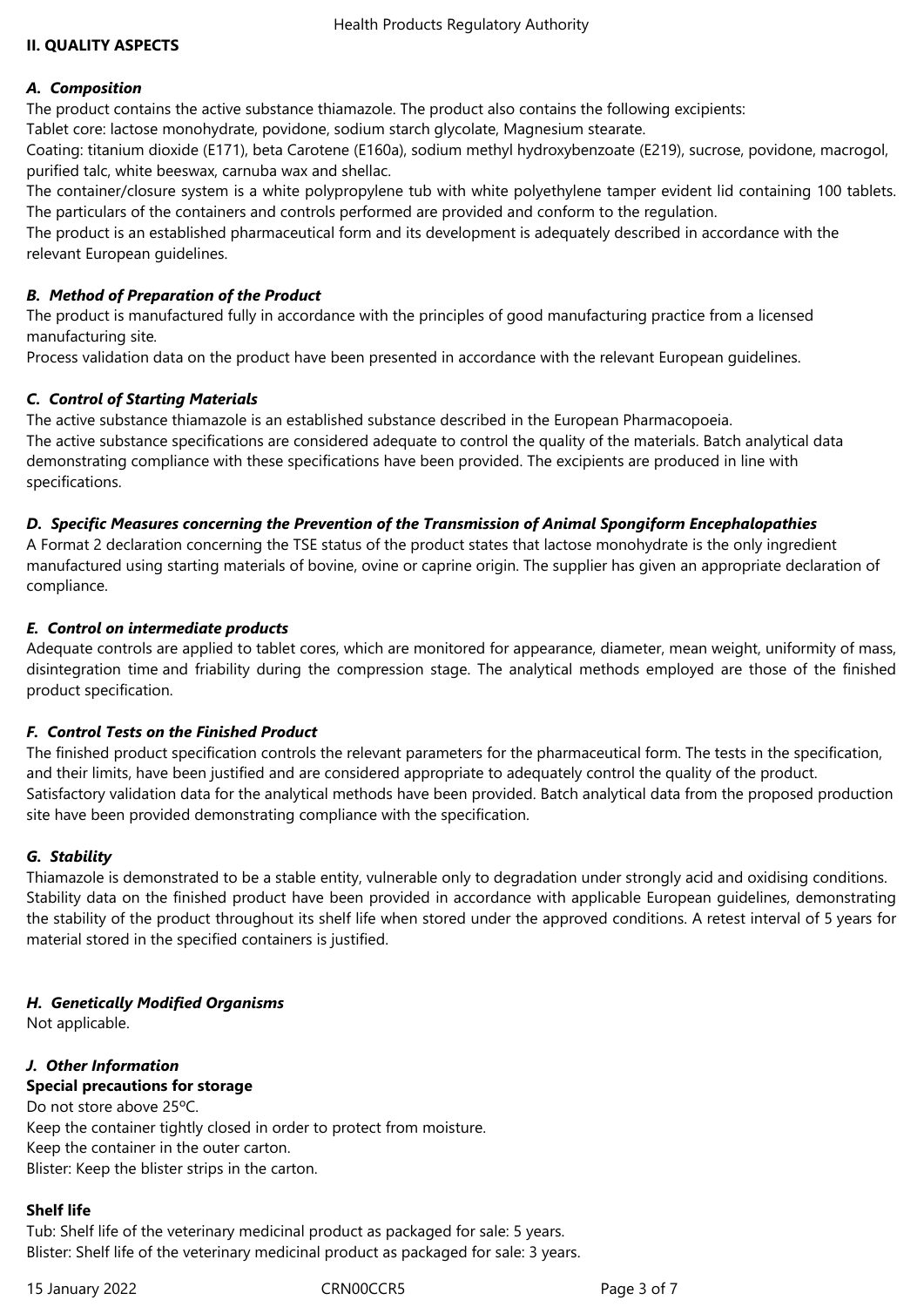# **III SAFETY AND RESIDUES ASSESSMENT (PHARMACO-TOXICOLOGICAL)**

# *Pharmacological Studies*

## Pharmacodynamics

Thiamazole is shown to be an inhibitor of an iodide peroxidase isolated from thyroid tissue. Thiamazole exerts its action on the thyroid by inhibiting the peroxidase-catalysed oxidation of iodide leading to reduced intrathyroidal formation of iodotyrosines and iodothyronines.

The effect of thiamazole in the treatment of Grave's disease has been investigated in human patients. Thiamazole has a direct action on immunoregulation in Grave's disease that is mediated by a direct inhibitory effect on thyrocytes. There is a marked change in the proportions of activated

T-helper-like and T-suppressor cells in favour of the suppressor cells. This changed balance reflects in part the functional suppression of autoantibody production observed in thiamazole treated patients.

Studies were performed using an incubation model, containing purified TPO, to investigate the mechanism of action of the thioureylene anti-thyroid drugs, including MMI. The results demonstrated that MMI is a potent inhibitor of TPO-catalysed iodination of protein and tyrosine and the potency increases as I<sup>-</sup> decreases. MMI is also a potent inhibitor of TPO-catalysed oxidation of guaiacol. MMI is readily oxidised in the model system when iodide is present but not in the absence of iodide and this oxidation is increased by increasing the concentration of iodide. This oxidation is inhibited by relatively slight increases in MMI concentration in the model system. MMI is capable of inhibiting its own metabolism and that of propylthiouracil and *vice versa*. Inhibition of iodination is competitively antagonised by iodide at low concentrations of drug but not at higher drug concentrations. Inhibition of iodination by thiamazole may be reversible (low ratio of drug to iodide) or irreversible (higher ratio of drug to iodide). Irreversible inhibition may be transformed into reversible inhibition by increasing the concentration of enzyme or the concentration of iodide.

# Pharmacokinetics

The metabolism of a single dose of S-methimazole was studied over a ten-hour period in the thyroid, plasma and liver from both a control group of rats and a group treated with phenobarbital for 4 days. In the thyroid, there was a marked increase in the accumulation of total S-radioactivity accompanied by a significant

increase in the oxidation of thiamazole in the group receiving phenobarbital. Decreased total S half-lives in the plasma and liver together with decreased proportions of unmetabolised thiamazole were observed. The changes in thiamazole metabolism in the thyroid could possibly be due to a TSH effect mediated by phenobarbital induced changes in peripheral thyroxine turnover; thyroidal microsomal enzyme induction could also be a contributory mechanism. The changes observed in the plasma and liver could result from induction of the liver microsomal enzymes responsible for thiamazole metabolism. An enhanced biliary flow is also considered as an additional mechanism.

The effect of phenobarbital and/or thyroxine on the thyroidal accumulation and oxidation of S-methimazole and serum TSH levels were studied in rats. Phenobarbital treatment increased the accumulation of thiamazole and the serum TSH levels but concurrent administration of T<sub>4</sub> reversed these effects. It was concluded that increased TSH secretion in phenobarbital treated animals was likely to be the major mechanism involved in the increased thiamazole accumulation. Phenobarbital also increased the intrathyroidal oxidation of thiamazole to sulphate. In contrast to the phenobarbital effect on accumulation,  $T_4$ administration only partially reversed the effect on oxidation. The results suggest that the increased oxidation of thiamazole in phenobarbital treated animals was due to a direct effect of phenobarbital or possibly a combination of this direct effect and the indirect TSH effect. Possible mechanisms postulated for a direct effect were thyroidal microsomal enzyme induction and/or changes in thyroidal protein binding of thiamazole.

The pharmacokinetics of thiamazole have been investigated in the cat following oral and intravenous administration. There was no significant difference between mean serum thiamazole concentrations 30 minutes after oral and i.v. administration, indicating rapid and complete absorption of the drug. The bioavailability of thiamazole varied from 27-100 %, mean serum elimination half-life was 6.6±2.0h with a range of 1.9 to 15.1 hours. Repeat administration did not significantly alter the mean serum concentration.

The thiamazole levels following administration of carbimazole and thiamazole to healthy cats was investigated. This study compares the disposition of thiamazole in the cat following oral administration of either carbimazole or thiamazole. The serum concentration following oral administration of thiamazole reached a peak of 1.37mg/ml after 30 minutes.

# *Toxicological Studies*

15 January 2022 CRN00CCR5 Page 4 of 7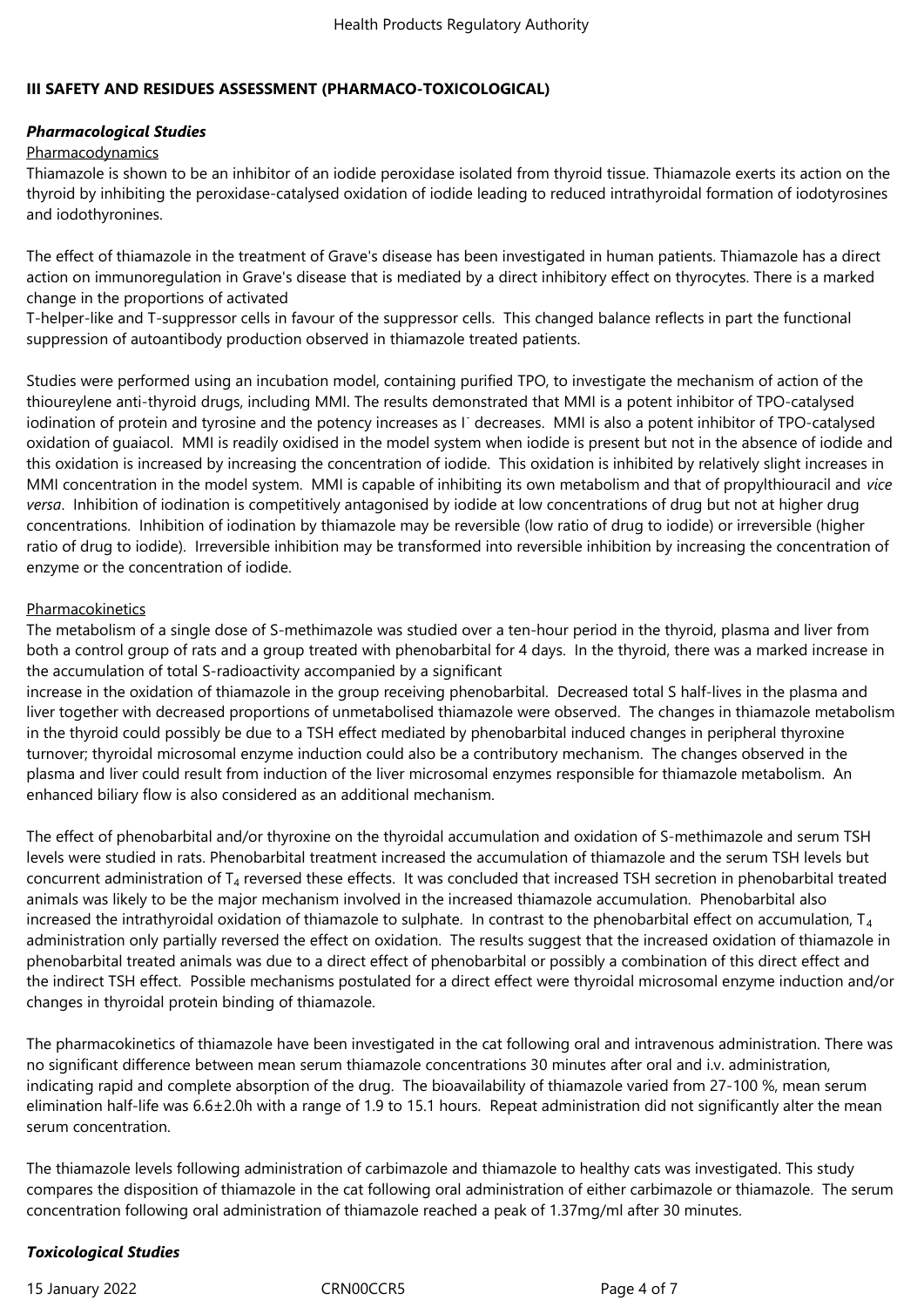#### Health Products Regulatory Authority

### Single Dose Toxicity

The applicant provided peer-reviewed published literature in support of the single-dose toxicity of thiamazole. The study was conducted on dogs, rats and mice. In the dog study, one animal vomited 6 hours post-dosing. Slight changes in ALP, AST and ALT were observed 2 days post-dosing in the dog but these values had returned to normal by day 10. The increased enzyme levels were still within the historical ranges for dogs. In the rat study, olfactory mucosal degeneration occurred at doses of 25mg/kg and above i.p., and at an oral dose of 50mg/kg. An i.p. dose of 300mg/kg resulted in almost 100 % olfactory mucosal loss in level 3 nasal cavity sections. In the mouse study, the only sign of toxicity observed was olfactory mucosal degeneration. Repeated Dose Toxicity

The applicant provided two peer reviewed papers in support of the repeat dose toxicity of thiamazole. The study was conducted in rats at 0, 5, 30 and 180 ppm doses for the duration of 2 years. The study concluded that no adverse effects were observed in this dose group 5 ppm, the thyroid enlargement, high incidence of follicular adenomas and low incidence of follicular adenocarcinomas mostly in the thyroid was observed in rats dosed at 30 ppm. The mortality was 50% in the first year in the rates dosed at 180 ppm. The growth rate was retarded and obesity was observed in mature animals. Thyroid enlargement was also observed in rats dosed at this dose level.

### *Other Studies*

### Carcinogenicity

The carcinogenic potential of thiamazole was investigated in a two year study in mice. The animals were dosed via the drinking water with 35mg/l increasing to 500mg/l over 26 months, 500mg/l for the entire study or 250mg/l for 2 months then 500mg/l. The study evaluated the carcinogenic potential of thiamazole in animals under differing levels of iodine intake. Only those animals on the low iodine intake developed thyroid adenomas, an incidence of 9.3 % compared an incidence of 0.7 % in the controls. The thyroid weight increased in all animals receiving thiamazole, regardless of the level of iodine intake. This increased weight was time-dependent.

#### Immunotoxicity:

The effect of thiamazole on the activation of vitamin K-dependent coagulation factors II, VII, IX and X to induce coagulopathy in hyperthyroid cats was investigated. The daily oral doses of 5-15mg thiamazole do not induce measurable coagulopathy in most hyperthyroid cats.

The incidence of insulin autoimmune syndrome in Japanese hyperthyroid patients treated with thiamazole was investigated. In 206 patients treated with thiamazole, 13 patients demonstrated insulin autoantibodies in the serum, which peaked 2-3 months after start of treatment and then reduced spontaneously 12 months later, even when treatment was continued. It is postulated that this effect of thiamazole is due to the sulphydryl group on the molecule.

# *Observations in Humans*

The effect of thyroid disease on the metabolism of various drugs is discussed. The plasma half-life of thiamazole was  $7.9\pm0.4$ hours in thyrotoxic patients and

increased to 11.2±1.2 hours in such patients after treatment with carbimazole. In hyperthyroid patients the half-life of thiamazole was 6 to 7.2 hours (mean 6.9±0.6 hours) and in normal subjects the mean plasma half-life was 9.3±1.4 hours. In hypothyroid patients, the half-life of thiamazole was 13.6±4.8 hours.

A report of hypothyroidism and goitre in one infant of each of two sets of twins is provided. The twins were born to mothers who were thyrotoxic during pregnancy and were treated with antithyroid drugs. Both affected infants presented with a transient though significant depression in serum free thyroxine. Both infants had transient elevation of serum thyrotropin. The results confirm the hypothesis that antithyroid drugs cause thyroid hyperplasia in the human foetus by stimulation of foetal pituitary thyrotropin. The reason for the effects of anti-thyroid drug treatment on the thyroid of only one twin are not explained although a genetic difference between dizygotic twins is suggested as the most likely cause.

# *Microbiological Studies*

Thiamazole does not possess antimicrobial activity.

# *User Safety*

Signs of toxicity are only observed in the studies reported at much higher doses than could be expected from handling the product during dosing of cats. The product is sugar-coated and this should reduce the possibility of contact with thiamazole during handling. The applicant has provided a number of reports of human exposure to thiamazole in human medicine, demonstrating that adverse events are rare and usually manifest after several administrations of doses much higher than that proposed for the cat.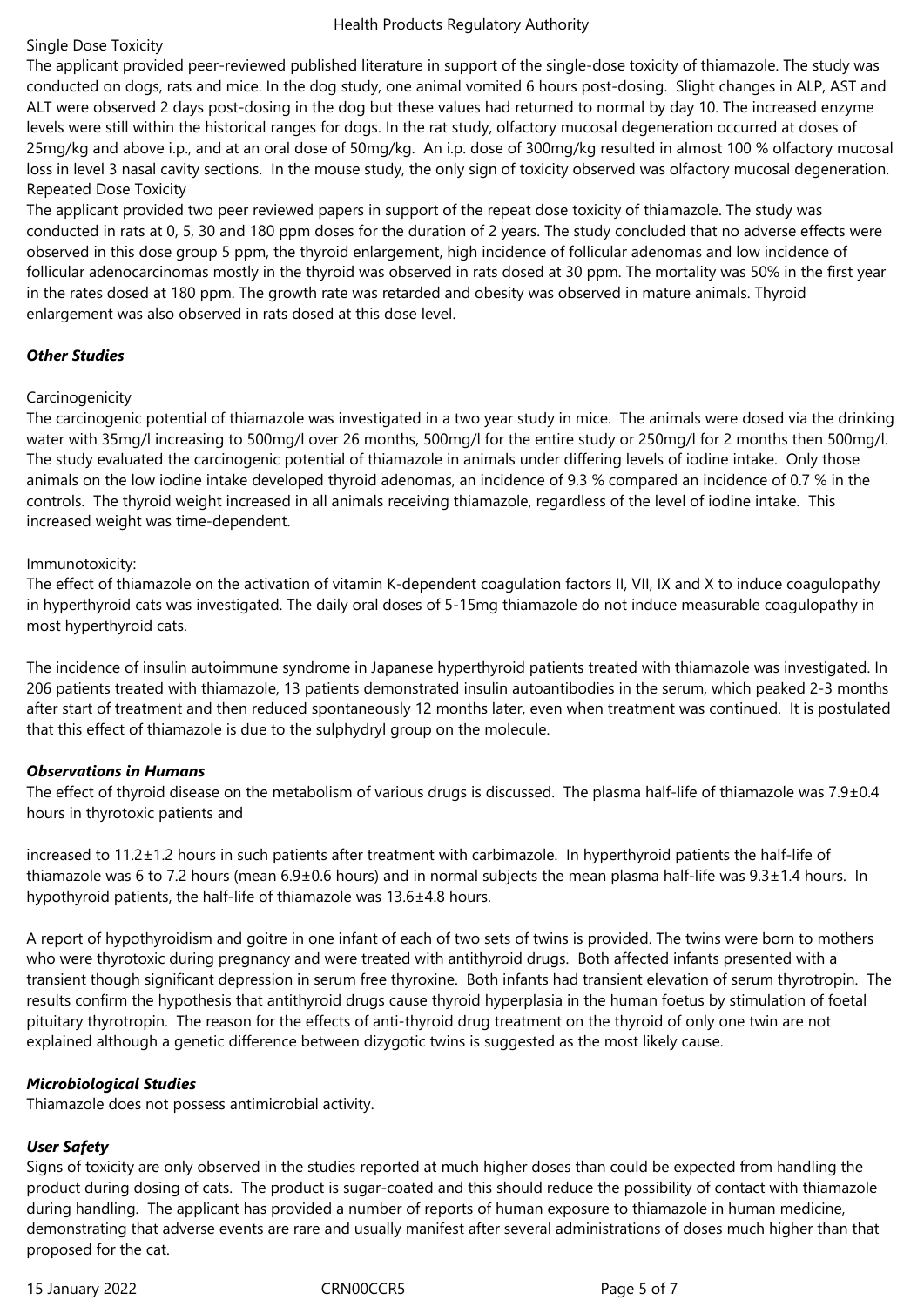The applicant has provided a satisfactory user safety assessment, addressing the possible routes of exposure of the user. The most likely exposure is by accidental ingestion of a tablet, especially by a child. The safety margins are expected to be satisfactory, based on the single dose studies.

The following user warnings have been included in the SPC and product literature:

- Wash hands after use.
- In the case of accidental ingestion, seek medical advice immediately and show the package
- leaflet or the label to the physician.
- Thiamazole may cause vomiting, epigastric distress, headache, fever, arthralgia, pruritus and pancytopaenia. Treatment is symptomatic.
- Wash hands with soap and water after handling litter used by treated animals.
- Do not eat, drink or smoke while handling the tablet or used litter.
- Do not handle this product if you are allergic to antithyroid products. If allergic symptoms develop, such as a skin rash, swelling of the face, lips or eyes or difficulty in breathing, you should seek medical attention immediately and show the package leaflet or label to the doctor.
- Do not break or crush tablets.
- As thiamazole is a suspected human teratogen, women of child-bearing age and pregnant women should wear gloves when handling litter of treated cats.
- Pregnant women should wear gloves when handling the product.

### *Ecotoxicity*

The applicant provided a first phase environmental risk assessment in compliance with the relevant guideline which showed that no further assessment is required. The assessment concluded that the product is only for non-food animals so the exposure of the environment to the active substances is not considered to be extensive.

The warnings and precautions as listed on the product literature are adequate to ensure safety to the environment when the product is used as directed.

#### **IV. CLINICAL ASSESSMENT**

# *IV.A Pre-Clinical Studies*

# *Pharmacology*

### Pharmacodynamics

The primary action of thiamazole is to inhibit the binding of iodide to thyroid peroxidase (TPO), the enzyme which catalyses the iodination of thyroglobulin. During this process thiamazole is principally oxidized to sulphate. The inhibition of thyroid peroxidase (TPO) is irreversible so thyroid hormone biosynthesis is inhibited until TPO is renewed by protein synthesis. At low ratios of thiamazole:iodide, iodide competes favourably with the drug, the TPO-iodide complex is readily formed and thiamazole is extensively oxidized to sulphate. At higher ratios inhibition of iodide binding to TPO is more complete and there is less drug oxidation. This explains why a decrease in dietary iodine results in decreased thiamazole metabolism.

Carbimazole has been shown to be an inactive pro-drug that was rapidly converted to thiamazole, but appeared to offer no pharmacokinetic advantage over thiamazole.

The thiamazole is metabolized by cytochrome P450 monoxygenases in rat hepatic microsomes. The metabolites of thiamazole bind covalently to hepatic macromolecules and it was postulated that this might be responsible for the centrilobular necrosis observed with administration of the drug to rats.

#### Pharmacokinetics

Following oral administration to healthy cats, thiamazole was rapidly absorbed with a bioavailability > 75 % and  $T_{max}[1]$  of 1-2 hours. The elimination was rapid with t<sup>1</sup>/<sub>2</sub> of 4.5 – 5 hours. (For the 5 mg product, peak plasma levels occur approximately 1-2 hours after dosing. C<sub>max</sub>[2] is between 1.6-1.9  $\mu$ g/ml). Multiple dose studies with cats administered 2.5 mg and 5 mg thiamazole orally BID did not show evidence of accumulation. The dissolution profiles of Felimazole 5 mg and 2.5 mg tablets demonstrated that the bioavailability of both strengths was comparable in terms of speed of availability and the profile of the release of thiamazole from the tablet matrix. Hyperthyroid cats may have an accelerated elimination of thiamazole when compared to normal cats, but this was not considered to be of clinical significance.

15 January 2022 CRN00CCR5 Page 6 of 7